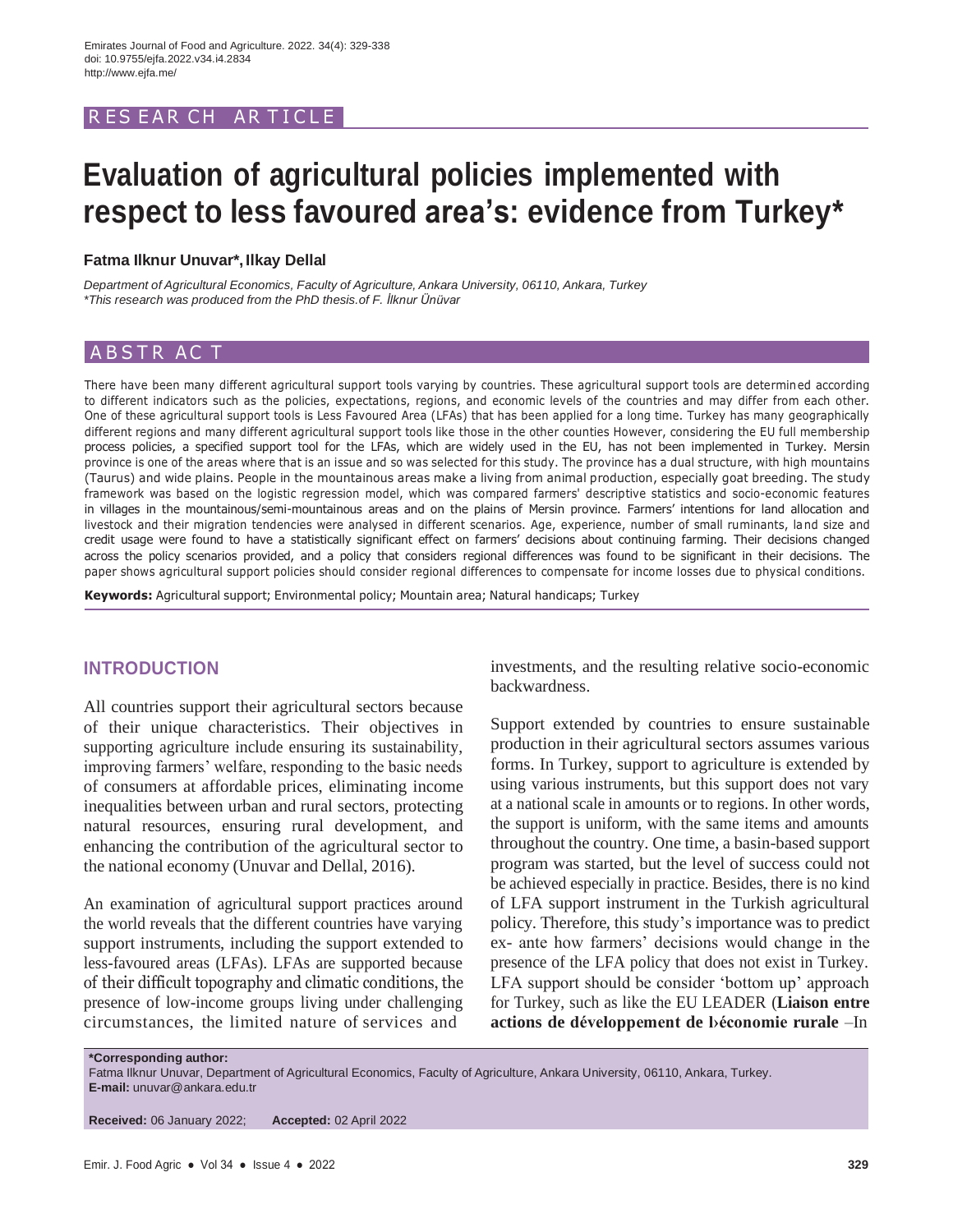English- Links between actions for the development of the rural economy) programme which is known one of most important tool of local development action (Dax and Oedl-Wieser 2016). Our aim is estimates that LFA supports play important role in disadvantages area and mountain area. As known, heterogeneity in agriculture is an important (van Keulen 2006) and we could be turned it advantages through efficiency agricultural support policy especially in the LFA's.

Mention of LFA support intended to mitigate regional disparities was first included in the relevant literature by the EU Commission (EC) Report in 1975. This support had a dual purpose: to approach the agricultural sector concerning, first, its economic function of contributing to the national economy, and secondly, its social purpose in protecting nature and the environment (EC, 1975). The concept became common in the early 2000s by studies measuring the impact of support policies(Dax, 2002; Ruben and Pender, 2004; Ruben et al., 2006; Štolbová, 2007, 2012)

In the 1975 EC report, LFAs are approached through their physical and socio-economic characteristics, including the presence of low-income groups in general, difficult circumstances surrounding agricultural production, limited opportunities for investment and services, harsh climate conditions, and weak interest on the part of private investors (EC, 1975; Oskam et al., 2004; Bogdanov, 2014). They are also referred to as areas with 'permanent physical handicaps' (Oxouzi et al., 2012). According to definitions in EC reports on LFAs (EC, 1975), there is a 'compensation payment system' (Crabtree et al. 2003). After reforms in 2013, the term 'less-favoured areas' was changed to 'areas with natural constraints' (ANCs) (EC, 2016). In this definition, it also included different situations such as negative climatic factors, slope, and poor soil conditions. In order to comply with this field definition and to be eligible for support, one of the following three conditions must be met (EC, 2020.)

- *Mountain areas, which are demarked due to their altitude or the steepness of their slopes;*
- *reas facing significant natural constraints, these are based on 8 biophysical criteria's, plus a process known as 'fine tuning';*
- *Other areas affected by specific constraints, these are limited to 10% of the EU countries total area and are defined by the EU country itself (original emphasis).*

Areas defined as such correspond to 25% of the total surface area of the EU (Porqueddu et al., 2017), extending over 91 million hectares of land (Střeleček et al., 2008). Over time, however, with the increase in the number of member countries, this share increased to 57% (Eliasson et al., 2010; Giesecke et al., 2010). Agricultural land in countries in the Mediterranean zone is often defined as less favoured. LFAs

that make up the 57%, according to the 2009 EC report, are further classified as 'other LFAs' (31%), 'mountainous areas' (16%), and 'areas with specific constraints' (9–10%). People engaged in agricultural activities in 'other LFAs' (31%) made up 7% of all farmers and 1.4 million farmers were supported (EC, 2009; Eliasson et al., 2010).

A large majority of the world's population lives in LFAs (Fan and Chan-Kang, 2004), and 915 million people live in the mountainous areas (FAO, 2015) that constitute 22% of the world's land surface (Romeo et al., 2015). The lessfavoured and mountainous areas are those where the effects of poverty, agricultural inefficiency, low agricultural income, poor education, and social opportunities are severe (Fan and Hazell, 2000; Pender, 2004; Ruben et al., 2006; Romeo et al., 2015). Along with demographic factors and factors related to health and education, LFAs are marked by biophysical and socio-economic disadvantages: living in low-income groups; sloping land, prone to drought, flood and erosion; rainfall pattern; poor soil quality; little use of technology; short farming periods; high production and processing costs (Oxouzi et al., 2012; Štolbová, 2012; Klepacka et al., 2013), cheap labour (Ruben and Pender, 2004); and limited access to markets (Nagy Havadi et al., 2015).

Concerning agriculture, less-favoured and mountainous areas are better fit for such activities as viticulture, olive culture and forestry, besides sheep and goat farming and some other forms of animal husbandry (Dax, 2004; De Rancourt et al., 2006; Hambrusch, 2014; Špulerová et al., 2016). LFAs account for 70% of total sheep and goat production in the EU. In these areas, sheep and goat farming is an important economic activity that supports rural development and entails preserving livestock, pastures and biodiversity, and the prevention of erosion Sheep and goats are highly adaptive animals and can adapt to different natural environments and enterprise types (Castel et al., 2011).

A large part of Turkey consists of mountainous, rough and sloping areas and agricultural production is carried out in these areas. There is yet no definition of a 'less-favoured area' in Turkey. Therefore, given that the country's physical characteristics resemble some parts of the EU, LFA support is also important for Turkey as well. At this point, Turkey has areas that fit the EC definition of an LFA, so the province of Mersin in Turkey was selected for a field survey.

There are 470 thousand farming in Turkey with sheep and goats, and 44 million small ruminants, of which 11 million are goats (Turkstat, 2018). With its favourable geographical and climatic characteristics, the Mediterranean region accounts for 26.3% of goat farming. Mersin province takes the lead with 27.9%, followed by Antalya province (23.9%). Easily adapting to challenging topography and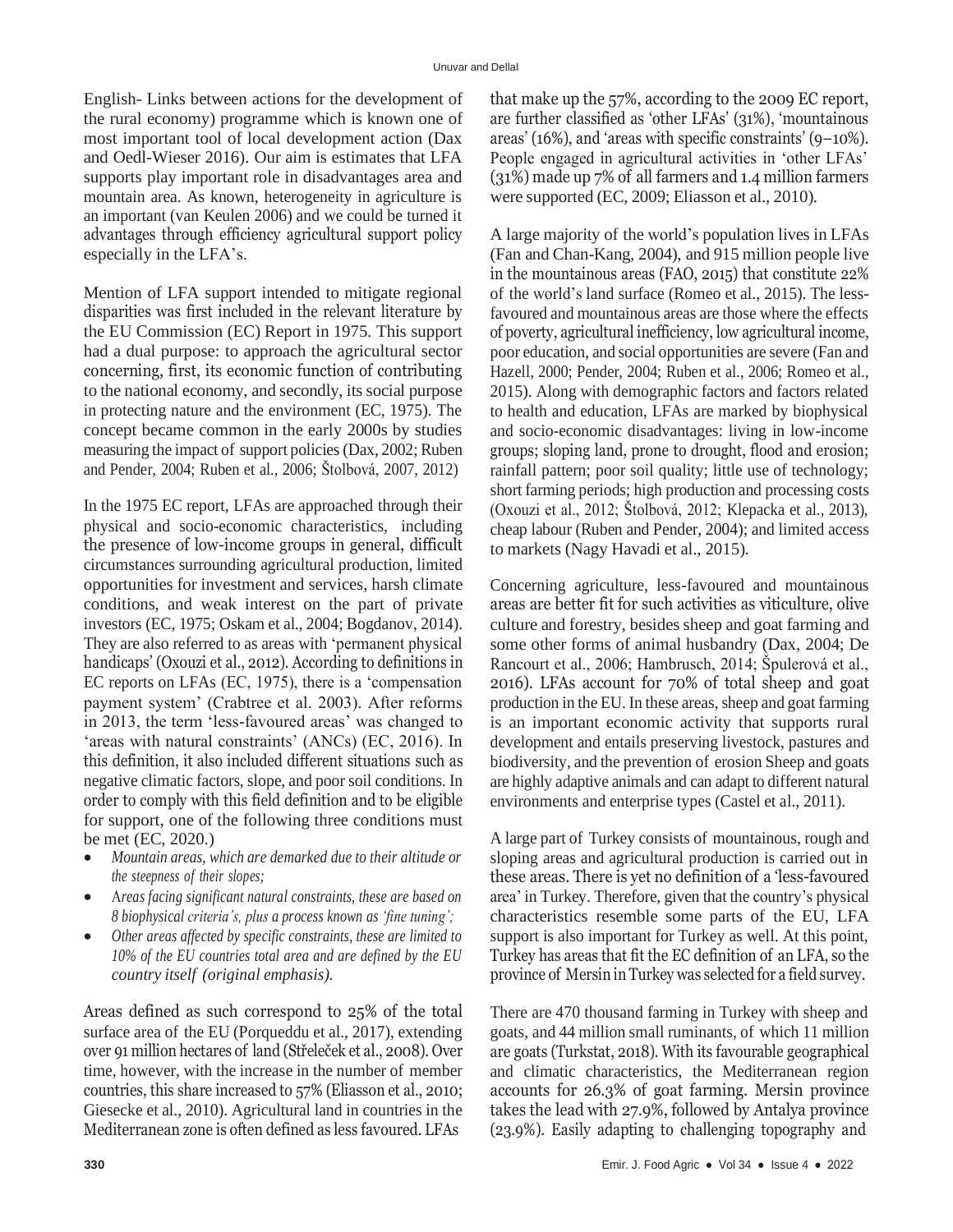climate conditions, mohair goats stand out as an important means of subsistence for farmers in the mountain and forest villages of the region where the socio-economic status is lower (Dellal 2000). Another factor contributing to the indispensability of goat breeding is that fact that the majority of breeders are 'Yörüks' (Unuvar, 1984) who inhabit the Taurus Mountains where goats can find large pastures (İnalcık, 2014). The field area's definition was determined mainly by slope, short growing seasons, and poor soil quality from the EU's biophysical criteria. Mersin was selected because the province, located on Turkey's south coast, is surrounded by high mountains (as one of Turkey's roofs), and has areas with these characteristics. The Taurus Mountains lie in three chains in a belt extending from west to east across Turkey. Mersin province is on the slopes of the central and south-eastern chains. Because of its location, Mersin's summer temperatures average more than 30 °C in July and August.

## **MATERIAL AND METHODOLOGY**

The main material of this study consists of data collected from agricultural farms active in Mersin province. The study framework was based on the logistic regression model, which dates back to the 1800s and has become common since then (Cramer, 2002; Wilson and Lorenz, 2015). Farmers were asked what would change (land size/ livestock/migration tendency) in their area in the following scenarios:

- *S1: If existing support continues?*
- *S2: If existing support is removed?*
- *S3: If less-favoured area support is made available?*

The data and model framework are discussed in more detail below.

#### **Data**

In addition to primary data obtained through a questionnaire administered in villages in the mountains and plains of the province, earlier studies on the topic were used. In sample selection, the proportional sampling technique was applied to 3.673 farmers registered with the Farmer Registry System (ÇKS) of Mersin as of 2017. Based on a confidence interval of 90% and an error margin of 7%, the sample size was determined as 138 farmers (Table 1). According to EC, 2009 report's features definition of the mountains area, LFA and especially mountain features (as a geographic, ecological, agronomic, and socio-economic/demographic) also has been applied to Taurus mountain in Turkey.

As stated before, there is no LFA identification in Turkish agricultural policy. However, there are many other policy tools relating to Turkey's animal and plant production systems. The existing support for sheep and goat breeding in Turkey was 25 TL/head, means 4,40\$ per each animal (the address existing support in Scenario (S1)), and some of them received fertiliser–oil support <sup>21</sup> TL/da (3,57\$/da) support (oil support 17 TL/da and fertilizer support 4 TL/ da) in 2019 (TOB, 2019). And all the farmers interviewed received for these supports.

#### **The model framework**

Logistic regression analysis is a statistical method used to determine the relationship between more than one observable variable using dependent and independent variables (Agresti and Kateri, 2011; Sperandei, 2014). The rationale for using this method in the survey was that data obtained from farmers were categorical and resulted from of asking farmers what course of action they would adopt in case of any change in scenario. The logistic regression method allowed the researcher to observe farmers' behaviour and attitude to determine their opinion of structural and future changes. It gave a general idea of budget planning and budget allocation based on their responses to policies implemented and changes taking place. According to recent studies, there is also evidence that social factors influence farmer decisions, despite the presumptive nature of some of the intentions stated (Wehn et al., 2011; Giannoccaro and Berbel, 2013; Huber et al., 2015; Barnes et al., 2016).

An ex-ante survey was conducted by applying the LFA support model, not implemented in Turkey, to various scenarios. Analyses and inferences were made based on land size, the number of livestock and the farmers' migration tendency.

| Table 1: Definition of Study Area |                                                                                                                      |                                               |                                 |  |  |  |
|-----------------------------------|----------------------------------------------------------------------------------------------------------------------|-----------------------------------------------|---------------------------------|--|--|--|
| <b>Settlements Area</b>           | <b>EU's Definition</b>                                                                                               | <b>Observed Number</b>                        | <b>Note</b>                     |  |  |  |
| Plain                             | 1 & 5                                                                                                                | 40                                            | The 138 surveys were            |  |  |  |
| Semi-mountainous                  | 1 & 2                                                                                                                | 55                                            | proportionally distributed      |  |  |  |
| <b>Mountainous</b>                | 1, 2, 3 & 4                                                                                                          | 43                                            | according to these settlements. |  |  |  |
|                                   |                                                                                                                      | <b>EU's Biophysical Criteria Definition**</b> |                                 |  |  |  |
| Attitude (1)                      | Slope $(2)$                                                                                                          |                                               |                                 |  |  |  |
| $<$ 599 m (plain)                 | Short growing season (3)                                                                                             |                                               |                                 |  |  |  |
| 600–999 m (semi-mountainous)      | Poor soil quality (4)<br>Temperature [avg. July 30.8 °C, August 31.6 °C for Mersin] (5) * heat criterion added by us |                                               |                                 |  |  |  |
| 1.000-1.600 m (mountainous)       |                                                                                                                      |                                               |                                 |  |  |  |

\*\*The features of these areas were determined from the main biophysical criteria of the EU (EC, 2009).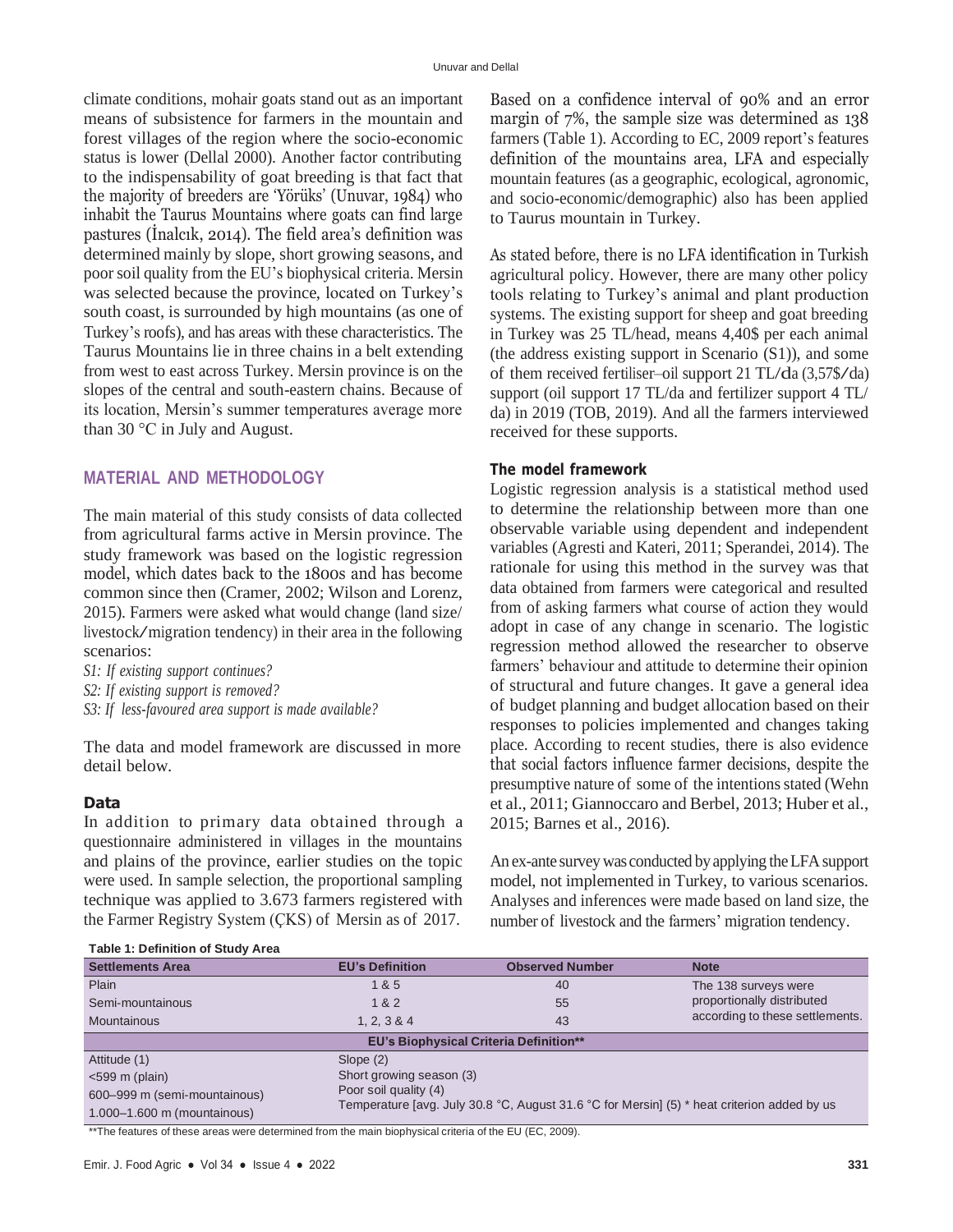[3]

The probability of the desired event  $(Y = 1)$  which is  $\texttt{uPf}(\texttt{rYe} \rightarrow \texttt{1} \texttt{w} \rightarrow \texttt{w} \rightarrow \texttt{w} \rightarrow \texttt{w} \rightarrow \texttt{w} \rightarrow \texttt{w} \rightarrow \texttt{w} \rightarrow \texttt{w} \rightarrow \texttt{w} \rightarrow \texttt{w} \rightarrow \texttt{w} \rightarrow \texttt{w} \rightarrow \texttt{w} \rightarrow \texttt{w} \rightarrow \texttt{w} \rightarrow \texttt{w} \rightarrow \texttt{w} \rightarrow \texttt{w} \rightarrow \texttt{w} \rightarrow \texttt{w} \rightarrow \texttt{w} \rightarrow \texttt{w} \rightarrow \texttt{w} \rightarrow \texttt{w} \rightarrow \texttt{w$ 

$$
X_3 \dots, X_p \quad \sum_{p=1}^{p+1} \frac{1}{1+e^{-\beta_0+\beta_1 x_1 + \dots + \beta_p x_p}} \qquad [1]
$$

$$
\frac{P(Y = 1 | X_1, X_2)}{X_3 \dots, X_p} = \frac{e^{-\beta_0 + \beta_1 X_1 + \dots + \beta_p X_p}}{1 + e^{-(\beta_0 + \beta_1 X_1 + \dots + \beta_p X_p)}} \tag{2}
$$

The probability of an unwanted event  $(Y = 0)$  1 - *p* can be expressed:

$$
P(Y = 1 | X_1, X_2, \nX_3, ..., X_p) = \n\begin{cases} \n1 - \frac{e^{-\beta 0 + \beta 1 X 1 + .... \beta p X p}}{1 + e^{-\beta 0 + \beta 1 X 1 + .... \beta p X p}} = \\
1 - P(Y = 1 | X_1, \n\end{cases}
$$
\n
$$
\frac{1}{X_2, X_3, ..., X_p} \n\begin{cases} \n1 + e^{-\beta 0 + \beta 1 X 1 + .... \beta p X p} \\
1 + e^{-\beta 0 + \beta 1 X 1 + .... \beta p X p}\n\end{cases}
$$

They are equal to each other.

The odds expression is also called the *probability ratio*. The odds ratio is:

$$
O\,d\,d\,s\,P\,\left(\,Y\,=1\,\big|X_{\,1}\,,X_{\,2}\,\right)\,\\
P\qquad=\,e^{\,\beta 0\,+\beta 1\,X\,1\,+\,\ldots\,\beta\,p\,Xp}\qquad[4]
$$
\n
$$
X_{\,3}\,\ldots\,,X_{\,p}\,\right)\,r\,a\,ti\,o\,\frac{p}{1-p}
$$

When the natural logarithm (Ln) of both sides of the equation is taken, logistic regression analysis turns the relationship between the dependent variable and the independent variable turns into a linear state (Equation [5]):

$$
Log(P) = log \left[ \frac{p}{1-p} \right] = \beta_0 + \beta_1 X_1 + \dots + \beta_p X_p
$$
  
\n[5]

Independent variables are listed in Table 2.

Dummy variables:

$$
R = \begin{cases} 1, & \text{if } R_{\frac{w}{\sqrt{R}}\text{ and } 0} < 0 \\ 0, & \text{if } 0 \end{cases}
$$

# **DESCRIPTIVE STATISTICS AND ECONOMETRIC RESULTS**

The farmers'socio-economic parameters and survey results are shown in Tables 3 and 4, respectively.

As to the basic demographic characteristics of farmers, the average age of farmers in all the settlements where the survey was conducted was 48, as shown in Table 3. The average ages of farmers living in mountainous and semi-mountainous areas and on the plains were 46, 53 and 42, respectively. The youngest of the farmers, at age [2] 19, was living in a mountainous area, and the oldest, at age 75, was from a settlement on a plain. Farmers' educational status did not vary by settlement locations, and 81.9% were primary school graduates. These farmers were not included in the logistic regression analysis.

In terms of economic indicators, these were mostly small

family farms, where 50.1% had their annual farming income from Category 2 (10.001–20.000 TL); 21.7% of farmers declared annual income from Category 3 (20.001–30.000

T); 18.8% had annual farming income in Category 4 (>30.001 TL); and 9.4% of farmers said their annual farming income fell into Category 1 (5.001–10.000 TL).

Experience is an important and determining factor in farming in terms of decision-making, adoption of innovations, sustainability and applicability. The average length of farming experience was 30.6 years for all settlements. It was higher, around 35 years, in mountainous areas. To benefit from the support scheme, farmers had to be members of ÇKS and DKKYB (unions of sheep breeders and goat farmers, respectively). In our case, all the farmers were DKKYB members. As shown in Table 3, membership to the Chamber of Agriculture (ZO) was 83% for all settlements, and it was the highest (89%) in mountainous areas. The Agricultural Credit Cooperative (TKK) plays an important role in supplying inputs to farmers, and its membership was 36%, which makes it the  $\left|\frac{p}{1-p}\right| = \beta_0 + \beta_1 X_1 + \dots + \beta_p X_p$  third preferred organisation. The fourth was the Union of Milk Producers (MU), with 15%; however, this figure jumped up to 33% in mountainous areas, where milk production is higher and farmers are mostly milk suppliers.

Other forms of membership were limited and were all shown as a single option with a membership rate of 25%.

Considering the number of livestock by settlement, we found that the region was rich in sheep and goat stock. Sheep and goats were preferred, mainly for their high returns to feed and suitable topography. Cattle owned by farmers were mainly for domestic -household- consumption, and farms kept, on average, 1–2 head of cattle for their yearly milk and yoghurt needs because sheep and goats yield milk only seasonally. If farms that do not own cattle bartered milk among themselves to meet year-round milk needs.

The cost of feed was the most challenging issue for farmers. Even when farmers took their animals out to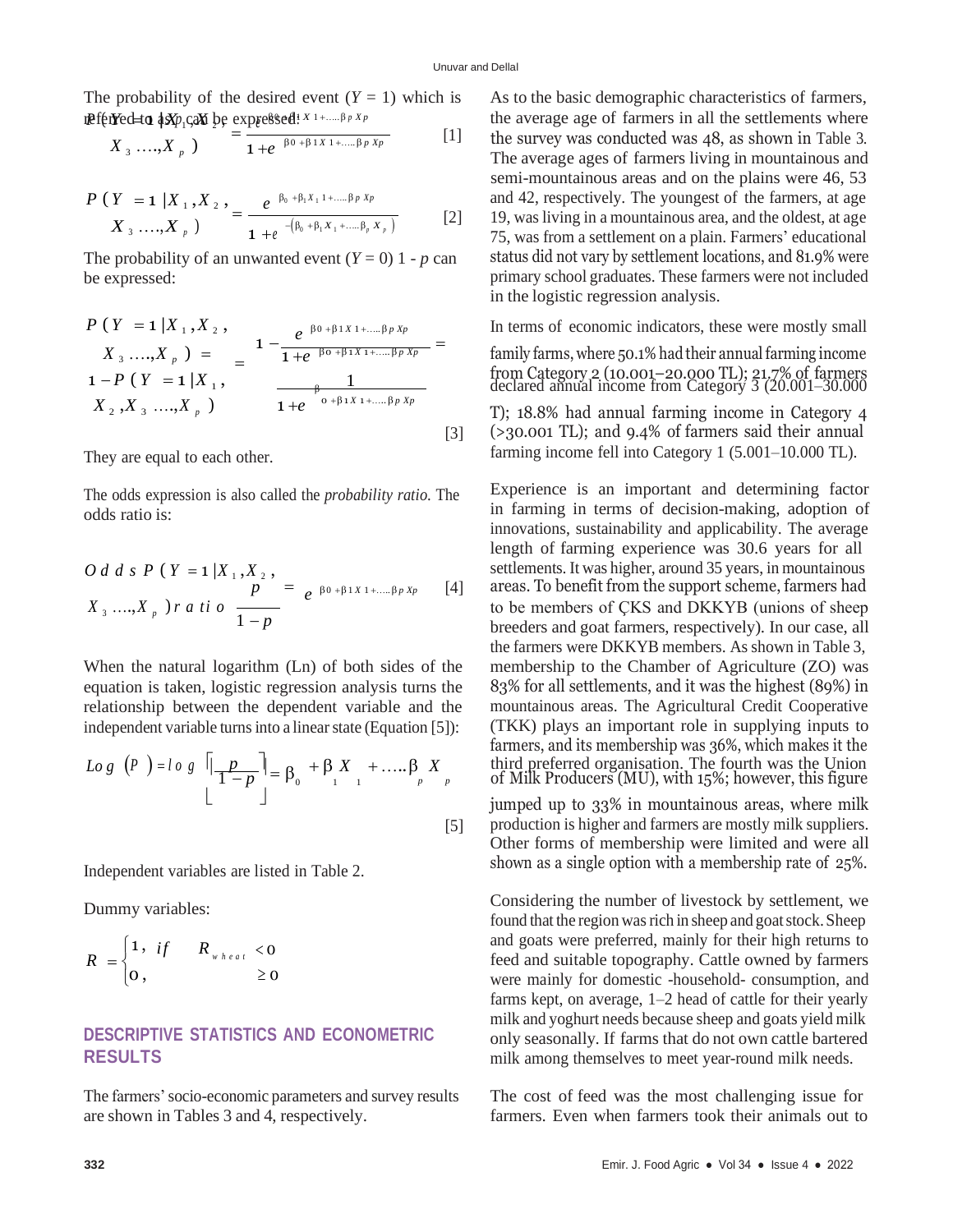| <b>Modal Variables</b>         |                                      | <b>Statutes of Variables</b> |
|--------------------------------|--------------------------------------|------------------------------|
| Age (year)                     | Age of farmers                       | Continuous                   |
| Income* (Turkish Liras-TL)     | 1, 2, 3, 4                           | Categorical                  |
| Households (number of persons) | How many?                            | Continuous                   |
| Experience (year)              | How long?                            | Continuous                   |
| Credit-using                   | Y:1, N:0                             | <b>Dichotomous</b>           |
| Settlement                     | 1:M, 2:S-M, 3:P                      | Categorical                  |
| Goats (head)                   | $50, 51-100, 101-150, 151-250, >250$ | Categorical                  |
| Sheep (head)                   | $<$ 9, 9–50, 51–150, >151            | Categorical                  |
| Land size (da)                 | $<$ 20, 21–40, 41–60, $>$ 61         | Categorical                  |
| Parcel (number)                | How many?                            | Continuous                   |
| Wheat                          | (0,1)                                | Dummy                        |
| <b>Fallow</b> area             | (0,1)                                | Dummy                        |
| Chickpea                       | (0,1)                                | Dummy                        |
| Olive                          | (0,1)                                | Dummy                        |
| Vineyard                       | (0,1)                                | Dummy                        |

\*Income categories: (1): 5.001–10.000 TL, (2): 10.001–20.000 TL, (3): 20.001–30.000 TL, (4): >30.001TL. Written in the relevant category in accordance with the farmers' statements (1TL=0,17\$ avg.2019)

| <b>Variables</b>                 | <b>Mountainous Area</b> |            |             | Semi-mountainous Area |             | <b>Plain Area</b> |             | <b>Total</b> |  |
|----------------------------------|-------------------------|------------|-------------|-----------------------|-------------|-------------------|-------------|--------------|--|
|                                  | <b>Mean</b>             | <b>Std</b> | <b>Mean</b> | <b>Std</b>            | <b>Mean</b> | <b>Std</b>        | <b>Mean</b> | <b>Std</b>   |  |
| Age                              | 46.35                   | 11.76      | 52.82       | 10.11                 | 42.18       | 12.76             | 47.72       | 12.21        |  |
| Level of education               | 3.09                    | 0.65       | 3.18        | 0.58                  | 3.48        | 0.82              | 3.24        | 0.69         |  |
| Number of people in household    | 4.07                    | 1.35       | 3.53        | 1.14                  | 3.90        | 1.06              | 3.80        | 1.20         |  |
| Income                           | 2.21                    | 0.74       | 2.22        | 0.71                  | 3.20        | 0.94              | 2.50        | 0.91         |  |
| Share of agricultural income (%) | 90.47                   | 17.21      | 91.48       | 17.47                 | 94.25       | 15.17             | 91.97       | 16.70        |  |
| Non-agricultural employment      | 0.28                    | 0.45       | 0.24        | 0.43                  | 0.18        | 0.38              | 0.23        | 0.42         |  |
| Experience (years)               | 28.74                   | 13.58      | 35.06       | 12.95                 | 26.35       | 13.14             | 30.57       | 13.64        |  |
| <b>UBSGF (DKKYB)</b>             | 1.00                    | 0.00       | 1.00        | 0.00                  | 1.00        | 0.00              | 1.00        | 0.00         |  |
| CA (ZO)                          | 0.70                    | 0.47       | 0.89        | 0.32                  | 0.87        | 0.34              | 0.83        | 0.38         |  |
| ACC (TKK)                        | 0.28                    | 0.45       | 0.45        | 0.50                  | 0.33        | 0.47              | 0.36        | 0.48         |  |
| MU (SB)                          | 0.33                    | 0.47       | 0.13        | 0.34                  | 0.00        | 0.00              | 0.15        | 0.36         |  |
| Other union*                     | 0.19                    | 0.39       | 0.31        | 0.47                  | 0.23        | 0.42              | 0.25        | 0.43         |  |
| Cattle (head)                    | 1.05                    | 6.13       | 0.82        | 2.12                  | 0.73        | 3.54              | 0.86        | 4.11         |  |
| Sheep (head)                     | 54.07                   | 72.97      | 33.53       | 73.10                 | 118.63      | 161.05            | 64.59       | 111.34       |  |
| Goats (head)                     | 173.44                  | 121.20     | 145.80      | 91.70                 | 184.75      | 172.40            | 165.70      | 128.69       |  |
| Bees (no. of hives)              | 0.30                    | 1.42       | 0.51        | 1.50                  | 2.88        | 7.87              | 1.13        | 4.52         |  |
| <b>Observations</b>              |                         | 43         | 55          |                       | 40          |                   |             | 138          |  |

\* Other unions: Irrigation Association, Agricultural Sales Cooperative Union, Forest Cooperatives

graze either on common pastures or on their own land, they still needed intensive feed and roughage, both as a supplement and when it was impossible to take them out. While the amount of feed consumed depended on the size of the herd and animal weight, each farmer still had to give about one kilogram of intensive feed per animal per day, and most of the roughage needed was obtained from mowing their own land.

Goats are animals suited to challenging topography with rugged terrain and rocky areas. Therefore, farmers were asked about their grazing periods and sources. Since farmers in flatter areas and plains mostly moved to higher lands in summer, the response 'pastures' was most common (67%). All settlements had similar responses: 62% of farmers

moved to the highlands and remained there, on average, for four months. The most of 38% said they did not move to highlands because they lived in mountainous areas.

## **POLICY SCENARIOS DISCUSSIONS AND RESULTS**

There are many studies regarding the impact of agricultural support. These studies show that agricultural support positively affects agricultural income and production, and farmland markets (Kirwan and Roberts, 2010), and decreases risk and credit constraints (O'Toole and Hennessy, 2015). Studies also show the effects of agricultural support on LFAs. The LFA supports increases agricultural income, creates an environmentally friendly policy and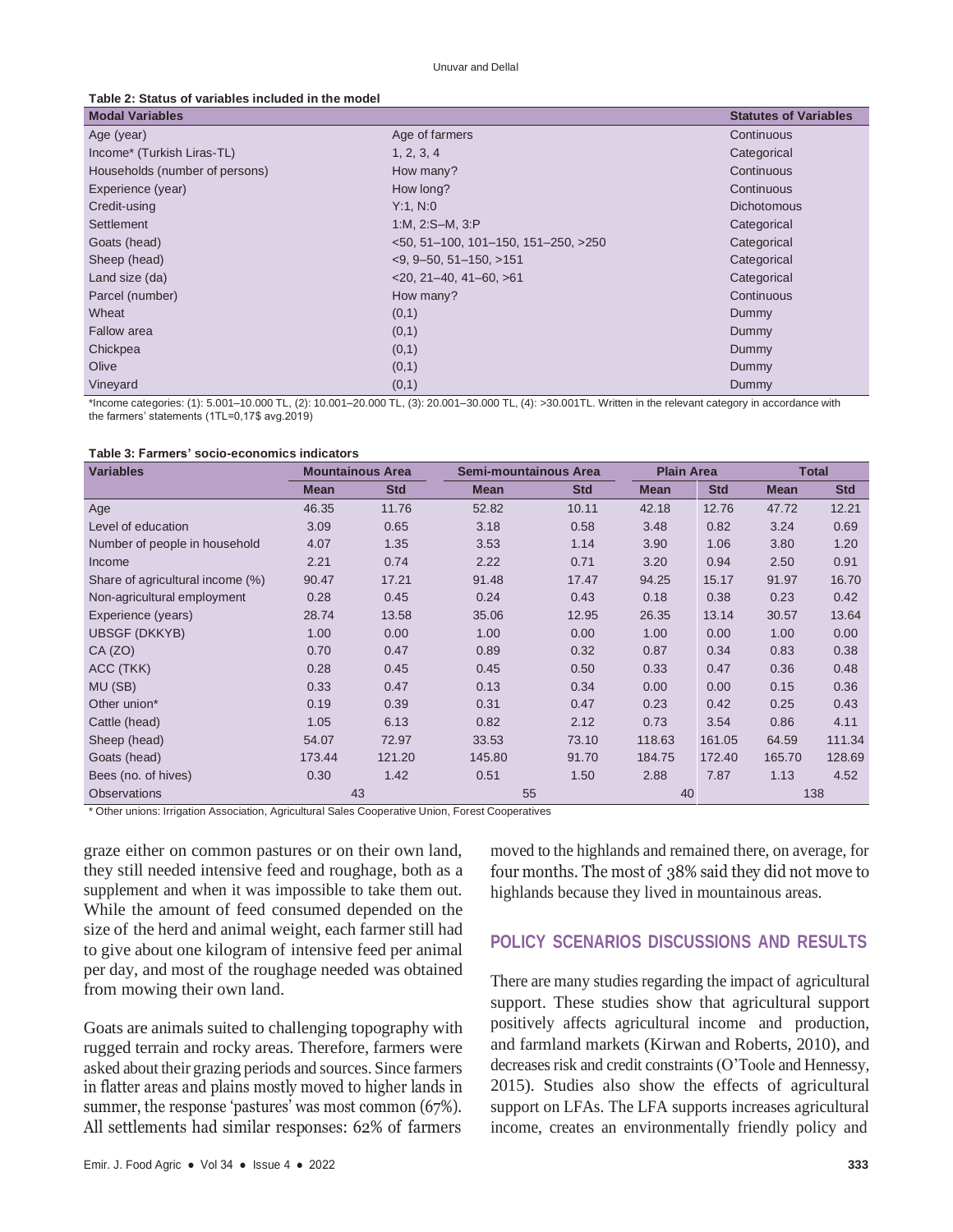implementations, and improves rural living conditions. It was shown that the effect of agricultural support on farm income risk, farm income risk decreased in non-LFAs and income risk increased in LFAs due to farm heterogeneity and other different variables in Slovenia (Bojnec and Fertő 2018). From another point of view, the Polish Carpathian Mountains showed that the importance of LFA support could compensate for the low yield of cereal and potatoes as altitude increases in the mountain area. (30% lower yield at 700 m altitude compared to wheat cultivation at 500 m) (Kowalczyk et al. 2014). A comparative study in Italy showed that the support of the 2. pillar goes to the plains of 66% and the mountainous area of 19%, which points out the gap between the plain-mountainous area (Zolin et al. 2020). It concluded that the LFA support in Poland also encourages the employment of labour in the areas where the rural population intensively worksin agriculture (Zawalinska et al. 2013). In France, while emphasizing that environmentally friendly dairy and cattle farms in mountainous areas experienced an increase in income thanks to this support, it showed that the effect of LFA support on pasture areas was weak (Vollet and Kirsch 2019). Unay-Gailhard and Bojnec, (2020) emphasised that LFA payments played an essential role in forest farmers' financial recovery after the 2014 ice storm in Slovenia. Štolbová (2008) determined that the LFA support in Belgium, Cyprus, France, Greece, Ireland, and the UK increased farm income per person; and, in France, Ireland, Italy, Portugal, Slovakia and the UK, it increased livestock density.

#### **Attitudes to land size in case of a policy change**

The outcomes of logistic regression analysis showing how farmers' decisions on land size would change if the existing support were lifted are given in the annexure.

The attitudes of farmers towards having their support lifted varied meaningfully as a result of several variables. For example, the tendency to stay on already-cultivated land was significantly higher in statistical terms for older farmers when there is a change in scenario (\*\*). It suggests that policy change is a more influential factor for younger farmers. In general, age was a determining factor in decisions taken by farmers.

Coming to a statistically significant variable, farmers with 101–150 and >250 goats (\*\*) shared the tendency not to change their cultivated land if support were lifted. A similar statistically significant case was observed among sheep breeders (\*\*, \*\*\*). The number of land parcels was also a determining variable, where the area of harvested land did not change according to policies implemented if the number of parcels was high. Those who tended to reduce their land under cultivation because of a policy change already had larger plots. To be more specific, farmers with

more than 61 decares of land tended to reduce their land size in the event of a negative policy change.

Table 4 shows how farmers' attitudes would change if LFA support were introduced as a new support scheme. Again, age came to the fore in determining decisions to maintain or change the present situation. A statistically significant (\*\*) result was that, as the farmers grew older, they were more resistant to changing the extent of land under cultivation.

Compared to other groups, farmers in the first two income groups found the prospect of a new support scheme more important and displayed a greater tendency to expand the land under cultivation. A similar positive attitude was observed among those who cultivated wheat. Both of these results were statistically significant (\*\*, \*\*\*).

As a variable, settlement location also yielded a statistically significant result: Farmers on the plains were less inclined to change their cultivated land than those who lived in mountainous and semi-mountainous areas.

## **Attitudes towards keeping livestock in case of a policy change**

As can be seen in the Table 4, farmers tended not to make any change in their livestock if existing support was removed. Age was a statistically significant variable (\*\*), showing older farmers were less sensitive to support schemes. This age group showed no tendency to alter the number of animals they had if support were removed.

Farmers who used loans were more inclined than those who did not have them to reduce the number of animals they had if support were removed. A similar response was found amongst farmers whose farms were larger than 61 decares. Farmers in the group with the most cultivated land were more inclined to reduce their land under cultivation than others.

As the number of sheep and goats increased (\*\*), farmers' tendency to maintain their stock level outweighed other options in the case of support being lifted. As the number of animals grew higher, this decision became firmer as a result of the coefficient. As farmers had more land parcels (\*\*), their desire to maintain the number of animals strengthened accordingly.

Decisions of farmers concerning their livestock were examined in the context of the availability of LFA support. As the farmers grew older, their attitude to keeping their livestock numbers at the same level hardened. An important point here, however, is related to experience. Unlike other logistic scenario outcomes, when giving the LFA support, it was determined that it was members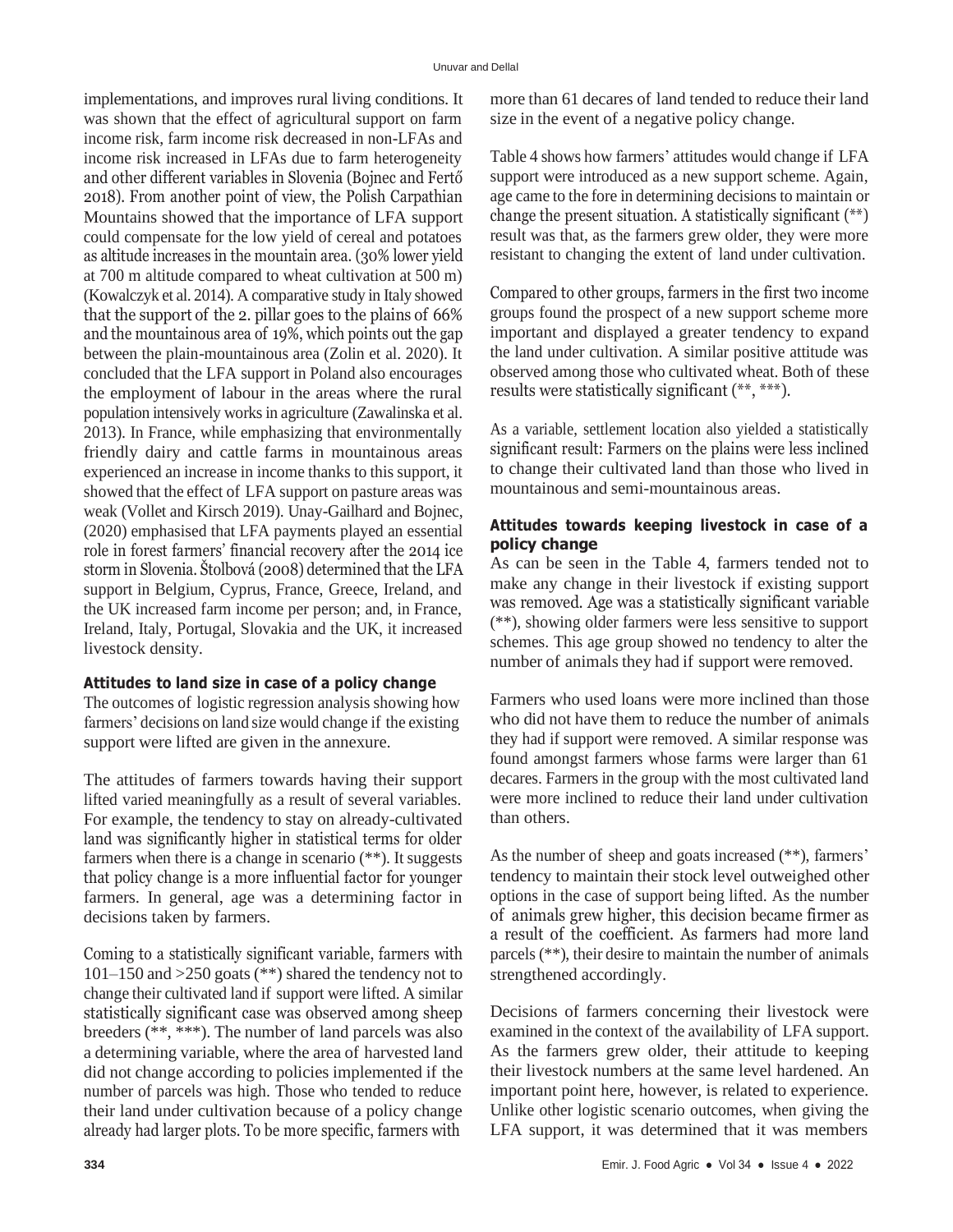## **Table 4: Econometric Results**

| <b>Variables</b>        | <b>Land Size Decisions</b>                |                                     | <b>Livestock Decisions</b>                |                                     | <b>Migration Tendency Decisions</b>       |                                     |
|-------------------------|-------------------------------------------|-------------------------------------|-------------------------------------------|-------------------------------------|-------------------------------------------|-------------------------------------|
|                         | <b>Removing</b><br><b>Current Support</b> | <b>Giving LFA</b><br><b>Support</b> | <b>Removing</b><br><b>Current Support</b> | <b>Giving LFA</b><br><b>Support</b> | <b>Removing</b><br><b>Current Support</b> | <b>Giving LFA</b><br><b>Support</b> |
| Age                     | $-0.0824*$                                | $-0.1174***$                        | $-0.1339**$                               | $-0.0840*$                          | 0.0932                                    | $-0.0718**$                         |
|                         | (0.0453)                                  | (0.0448)                            | (0.0539)                                  | (0.0459)                            | (0.0891)                                  | (0.0327)                            |
| Income category 2       | 0.5541                                    | 2.6592**                            | 0.3431                                    | 1.6402                              | $-1.6983$                                 | 0.3075                              |
|                         | (1.3219)                                  | (1.1344)                            | (1.3826)                                  | (1.3055)                            | (1.6665)                                  | (0.8148)                            |
| Income category 3       | 1.5070                                    | 2.8793**                            | 2.0380                                    | 0.6180                              | 0.7399                                    | 0.8517                              |
|                         | (1.4145)                                  | (1.3470)                            | (1.4693)                                  | (1.4836)                            | (1.9419)                                  | (0.9361)                            |
| Income category 4       | 1.9814                                    | 0.5198                              | 1.2290                                    | $-1.0727$                           | $-2.1927$                                 | $-0.0007$                           |
|                         | (1.5733)                                  | (1.3636)                            | (1.6528)                                  | (1.5784)                            | (2.1466)                                  | (1.0611)                            |
| Household               | $-0.1007$                                 | $-0.2543$                           | $-0.2271$                                 | 0.2190                              | 0.5946                                    | $-0.1977$                           |
|                         | (0.2965)                                  | (0.3130)                            | (0.3479)                                  | (0.3441)                            | (0.4820)                                  | (0.2070)                            |
| Experience              | 0.0322                                    | $0.1080***$                         | 0.0686                                    | $0.1267***$                         | $-0.1248*$                                | $0.0755***$                         |
|                         | (0.0381)                                  | (0.0377)                            | (0.0445)                                  | (0.0440)                            | (0.0746)                                  | (0.0291)                            |
| Credit-using (Y:1, N:0) | 0.7945                                    | $-1.9828**$                         | 1.2900*                                   | $-2.6331***$                        | $2.4620*$                                 | $-1.2332**$                         |
|                         | (0.7086)                                  | (0.8055)                            | (0.7814)                                  | (0.9590)                            | (1.3281)                                  | (0.4867)                            |
| Semi-mountainous area   | 0.5782                                    | $-1.8575$                           | 0.4884                                    | $-4.0633**$                         | $-2.4146$                                 | $-1.4759**$                         |
|                         | (0.8981)                                  | (1.2011)                            | (0.9549)                                  | (1.6144)                            | (1.7809)                                  | (0.6499)                            |
| Plain Area              | $-1.6907$                                 | $-2.6838**$                         | $-0.7375$                                 | $-3.8495**$                         | $-1.9222$                                 | $-0.3798$                           |
|                         | (1.0944)                                  | (1.2289)                            | (1.0662)                                  | (1.5886)                            | (1.7040)                                  | (0.6830)                            |
| No. of goats (51-100)   | $-1.4573$                                 | 0.0128                              | $-2.4526*$                                | 0.4283                              | 0.4497                                    | $-0.7971$                           |
|                         | (1.3306)                                  | (1.3421)                            | (1.4353)                                  | (1.7379)                            | (2.0384)                                  | (0.9856)                            |
| No. of goats (101-150)  | $-2.8304*$                                | $-0.5087$                           | $-3.5718**$                               | $-1.5752$                           | 4.5710*                                   | $-0.0413$                           |
|                         | (1.4640)                                  | (1.2347)                            | (1.5532)                                  | (1.2795)                            | (2.5863)                                  | (0.9887)                            |
| No. of goats (151-250)  | $-1.0235$                                 | $-1.3650$                           | $-2.0276$                                 | $-1.9920$                           | 3.6811                                    | $-0.5034$                           |
|                         | (1.2625)                                  | (1.2432)                            | (1.4049)                                  | (1.3950)                            | (2.2551)                                  | (0.8957)                            |
| No. of goats (>250)     | $-2.4590*$                                | 0.4223                              | $-4.4929***$                              | $-0.3543$                           | $-1.3598$                                 | $-0.5261$                           |
|                         | (1.4032)                                  | (1.2785)                            | (1.6918)                                  | (1.2819)                            | (2.2830)                                  | (0.9447)                            |
| No. of sheep (9-50)     | $-1.7584$                                 | $-0.3344$                           | $-2.2698*$                                | $-1.0936$                           | 1.6926                                    | $-0.7248$                           |
|                         | (1.2066)                                  | (0.9400)                            | (1.2764)                                  | (1.0136)                            | (1.5953)                                  | (0.7023)                            |
| No. of sheep (51-100)   | $-0.9319$                                 | 1.3558                              | $-1.4519$                                 | $-0.7039$                           | $-4.9392*$                                | $-0.7959$                           |
|                         | (0.8863)                                  | (1.1311)                            | (0.9283)                                  | (1.2264)                            | (2.6569)                                  | (0.7448)                            |
| No. of sheep (>101)     | $-4.4223***$                              | 1.0878                              | $-6.8917***$                              | 1.4428                              | 2.2934                                    | $-0.4005$                           |
|                         | (1.6899)                                  | (1.1042)                            | (2.0783)                                  | (1.1741)                            | (1.7657)                                  | (0.8220)                            |
| Land size $(21-40)$     | $-0.5384$                                 | $-0.5521$                           | $-1.0267$                                 | 0.3371                              | $-3.4098*$                                | $-0.5374$                           |
|                         | (0.8592)                                  | (0.9486)                            | (0.9259)                                  | (0.9506)                            | (1.7645)                                  | (0.6630)                            |
| Land size $(41-60)$     | 0.3050                                    | 0.1366                              | $-0.6456$                                 | $2.2119*$                           | $-1.0880$                                 | $-0.6145$                           |
|                         | (1.1320)                                  | (1.0614)                            | (1.3256)                                  | (1.3129)                            | (1.5133)                                  | (0.7745)                            |
| Land size (>61)         | $3.5325**$                                | -1.4582                             | $4.3854**$                                | 0.1643                              | $-5.8676**$                               | -0.7080                             |
|                         | (1.7337)                                  | (1.4631)                            | (1.7606)                                  | (1.4492)                            | (2.9682)                                  | (1.1477)                            |
| Parcel                  | $-0.1945**$                               | $-0.0319$                           | $-0.2401**$                               | $-0.1449*$                          | $-0.1972$                                 | 0.0577                              |
|                         | (0.0934)                                  | (0.0736)                            | (0.0951)                                  | (0.0843)                            | (0.1757)                                  | (0.0606)                            |
| <b>Wheat (1.0)</b>      | $-0.9379$                                 | 1.4184*                             | $-0.7830$                                 | 2.0504**                            | 3.8087**                                  | $-0.4897$                           |
|                         | (0.7537)                                  | (0.8585)                            | (0.7809)                                  | (0.9428)                            | (1.6039)                                  | (0.5868)                            |
| Chickpea (1.0)          | $-1.2085$                                 | 1.4019                              | $-1.4924$                                 | 1.6612                              | 2.3033                                    | 0.3991                              |
|                         | (1.3471)                                  | (1.1683)                            | (1.2857)                                  | (1.2482)                            | (1.7473)                                  | (0.8296)                            |
| Fallow land (1.0)       | $-0.7082$                                 | 1.1058                              | $-0.5231$                                 | 2.2463**                            | 3.0837***                                 | $-0.5887$                           |
|                         | (0.7878)                                  | (0.7653)                            | (0.8652)                                  | (0.9545)                            | (1.1277)                                  | (0.5706)                            |
| Olive (1.0)             | 0.4002                                    | 0.1161                              | 0.4662                                    | $-0.0451$                           | 3.5622**                                  | 0.1627                              |
|                         | (0.7431)                                  | (0.7017)                            | (0.7903)                                  | (0.6955)                            | (1.4300)                                  | (0.6044)                            |
| Vineyard (1.0)          | 0.6590                                    | $-0.6156$                           | 0.6339                                    | $-0.3965$                           | 1.0365                                    | 0.3085                              |
|                         | (0.8065)                                  | (0.7910)                            | (0.9021)                                  | (0.9165)                            | (1.7040)                                  | (0.6447)                            |
| Constant                | 3.8482                                    | 5.6110**                            | 6.8585**                                  | 4.9888*                             | $-9.6155**$                               | 3.2784*                             |
|                         | (2.6787)                                  | (2.5531)                            | (3.1999)                                  | (2.8279)                            | (4.8553)                                  | (1.9131)                            |
| Observations            | 132                                       | 131                                 | 130                                       | 135                                 | 135                                       | 135                                 |

*P* value:\**p* < 0.05, \*\**p* < 0.01, \*\*\**p* < 0.001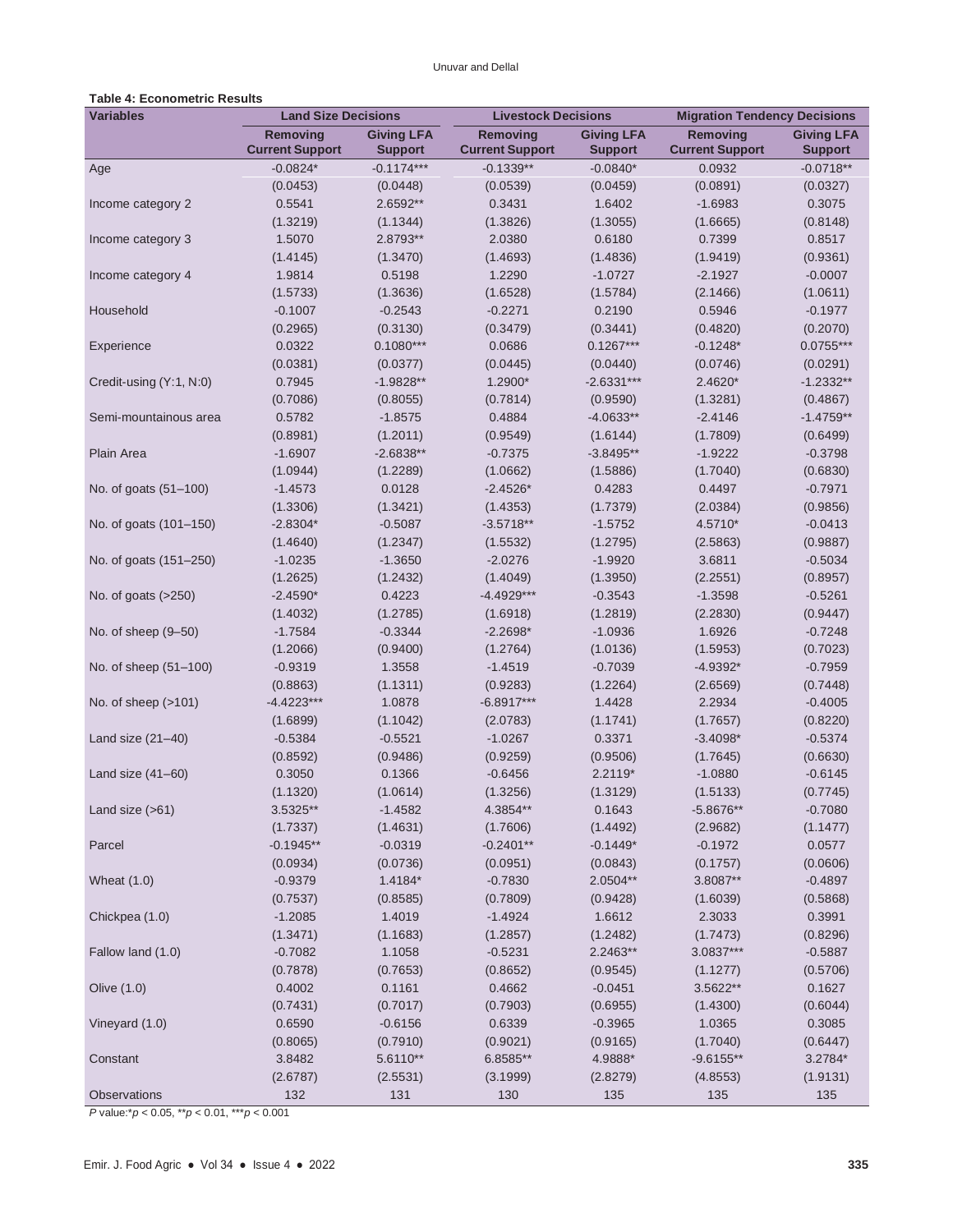of the more experienced group who were more likely to increase the number of their livestock. Age is not necessarily always positively correlated with experience (because older individuals engage in agricultural activities after retirement).

Compared to those who did not have loans, farmers who had them displayed less tendency to change the number of their animals. The location of the settlement appeared important and statistically significant. The dominant tendency in plains was not to change the number of animals, unlike mountainous and semi-mountainous areas. Concerning land size (\*\*), farmers with 41–60 decares of land were more inclined than others to change the number of animals as the number of land parcels increased (\*\*).

#### **Migration tendency in case of policy change**

The Table 4 annexed shows the tendency to migrate if existing support schemes were lifted. This part of the study investigated whether farmers would decide to move somewhere else if support schemes no longer existed. The 'migration' here is to leave own agricultural production, with family members to go to cities and work as workers in non-agricultural jobs.

Experience was statistically significant in this regard (\*\*), and more experienced farmers were more stable in their attitude to migration than less experienced farmers. The tendency to migrate was higher among loan-using farmers than among others.

Farmer groups with the number of goats (\*\*) in the 100–250 interval had a higher tendency to migrate than other farmer groups if support were lifted. Amongst sheep farmers, having 51–150 animals was statistically significant (\*\*), and farmers with sheep in this interval displayed did not think about migrating.

Also, statistically significant (\*\*) was the amount of land under cultivation, where farmers with 21–40 and >61 decares of land showed no tendency to migrate. If support schemes were lifted, wheat and olive farmers and those engaged in fallowing chose to migrate more frequently than other farmers. The tendency to migrate was also less evident among those living in semi-mountainous areas (\*\*) than among those living in mountainous areas.

#### **CONCLUSION**

This study examined the importance of the LFA, which is an agricultural support tool that is sensitive to regional differences and plays an important role in disadvantaged areas and mountainous areas. This support could be prevent abandonment agricultural land that high cost

and low output in the LFA. Therefore, it is necessary to increase support to farms in LFAs to mitigate the risk of poverty. It has been considered that LFA support can be an instrument that is quite related to UN's SDG goals which address to directly and indirectly for provides sustainability production, social-rural development, eliminates income inequalities, improve of quality of rural life, increases production potential, and provides on-site employment. Therefore, LFA support must be sensitive to compensate for the negative yield and production losses of the place where farmers live. Turkey needs an agricultural support model geared to eliminating regional development disparities and responding more effectively to farmers' needs. From a socio-economic point of view, LFA support is one of the core objectives that should be created a 'bottom up' approach to an environmentally friendly society in disadvantages and mountain areas.

#### **Authors' contributions**

**Fatma Ilknur Unuvar;** Conceptualization, data collection and analysis, methodology & writing.

**Ilkay Dellal;** Conceptualization, review & editing.

*This research did not receive any specific grant from funding agencies in the public, commercial, or notfor-profit sectors.*

#### **REFERENCES**

- Agresti, A. and M. Kateri. 2011. Categorical data analysis. In: International Encyclopedia of Statistical Science. Springer, Berlin, Germany, p. 206-208.
- Barnes, A., L. A. Sutherland, L. Toma, K. Matthews and S.Thomson. 2016. The effect of the common agricultural policy reforms on intentions towards food production: Evidence from livestock farmers. Land Use Pol. 50: 548-558.
- Bogdanov, N. 2014. The Development of Support for Less Favoured Areas and Deprivileged Regions: Challenge of Agricultural Policy in Serbia. 2014 International Congress, August 26- 29, 2014. European Association of Agricultural Economists, Ljubljana, Slovenia. Available form: https://ageconsearch.umn. edu/record/186679. [Last accessed on 2018 Oct 09].
- Bojnec, Š., and I. Fertő. 2018. Assessing and understanding the drivers of farm income risk: Evidence from Slovenia. New Medit. 17: 23-35.
- Castel, J. M., Y. Mena, F. A. Ruiz, J. Camúñez-Ruiz and M. Sánchez-Rodríguez. 2011. Changes occurring in dairy goat production systems in less favoured areas of Spain. Small Ruminant Res. 96: 83-92.
- Crabtree, R., T. Dax, G. Hovorka, M. Köbler, F. Delattre, G.H. Vlahos and E. Haggrén. 2003. Review of Area-based Less-Favoured Area Payments Across EU Member States. Tryside and Environment Agencies, CJC Consulting, Karnataka.
- Cramer, J. S. 2002. The Origins of Logistic Regression. Tinbergen Institute Working Paper No. 2002-119/4. Elsevier, Netherlands.
- Dax, T. 2002. Research on Mountain Development in Europe-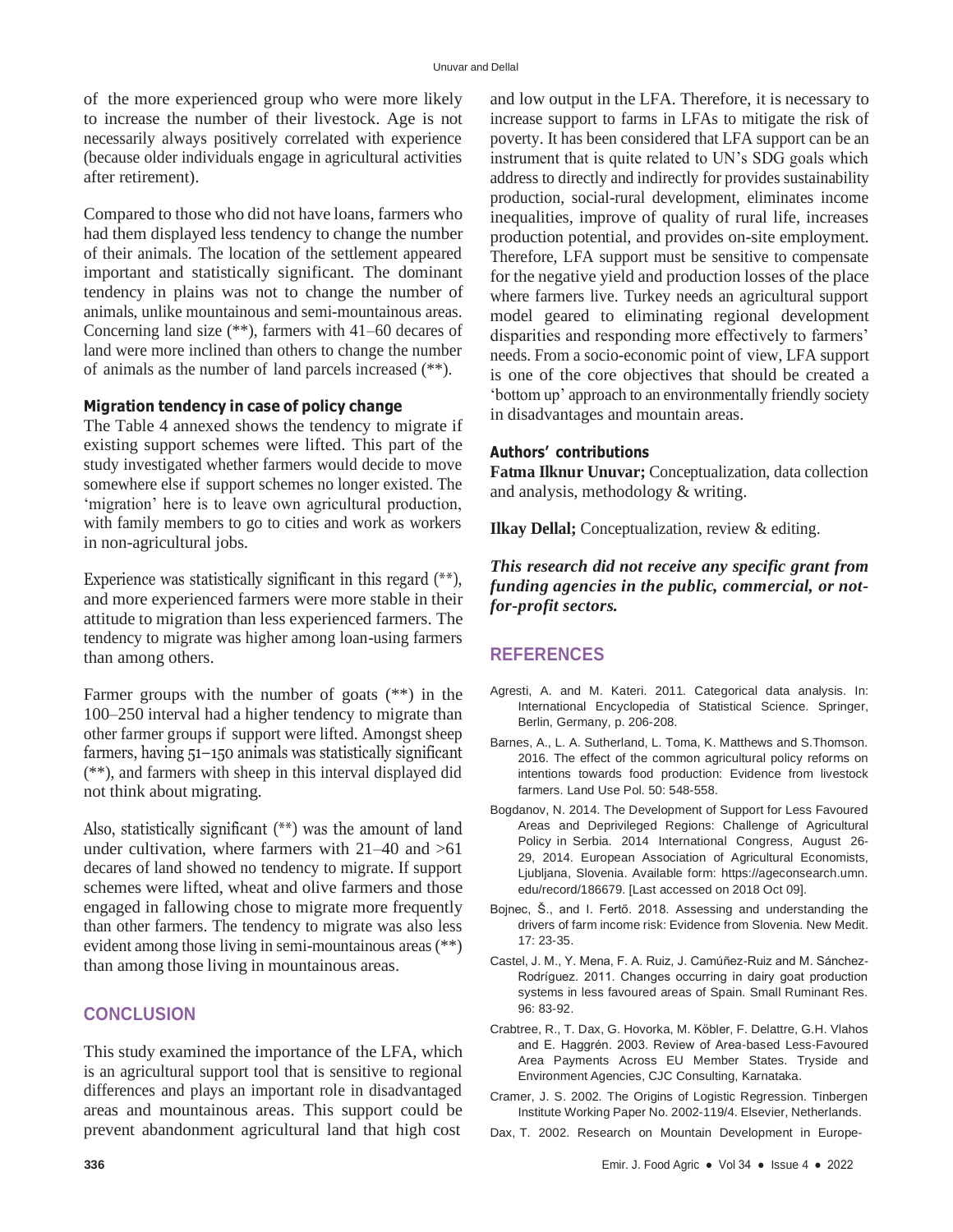overview of Issues and Priorities. Federal Institute for Less-Favoured and Mountainous Areas, Vienna, Austria, p15.

- Dax, T. 2004. The Impact of EU Policies on Mountain Development in Austria Toward a Policy Model for Multifunctional Agricultural and Rural Development (TOPMARD) View Project ESPON Alps 2050 View Project. In Regional Studies Association-international Conference Europe at the Margins: EU Regional Policy, Peripherality and Rurality 2004, Angers, France. Available from: [https://www.researchgate.net/publication/239539082](http://www.researchgate.net/publication/239539082) [Last accessed on 2020 May 18].
- Dax, T. and T. Oedl-Wieser. 2016. Rural innovation activities as a means for changing development perspectives-an assessment of more than two decades of promoting LEADER initiatives across the European Union. Stud. Agric. Econ. 118: 30-37.
- De Rancourt, M., N. Fois, M. P. Lavín, E. Tchakérian and F. Vallerand. 2006. Mediterranean sheep and goats production: An uncertain future. Small Ruminant Res. 62: 167-179.
- Dellal, İ. 2000. Antalya Ilinde Kıl Keçisi Yetiştiriciliğine Yer Veren Tarım Işletmelerinin Ekonomik Analizi ve Planlaması, Doctoral Dissertation. Ankara Üniversitesi, Ankara.
- Eliasson, Å., R. J. A. Jones, F. Nachtergaele, D. G. Rossiter, J. M. Terres and J. Van Orshoven. 2010. Common criteria for the redefinition of Intermediate Less Favoured Areas in the European Union. Environ. Sci. Policy. 13: 766-777.
- EC, European Commission. 1975. Council directive of the 28 April 1975 on mountain and hill farming and farming in certain lessfavoured areas (75/268/EEC). Regulation. 10: 1-7.
- EC, European Commission. 2009. Towards a Better Targeting of the Aid to Farmers in Areas with Natural Handicaps. European Commission, Brussels.
- EC, European Commission. 2016. Assessment of Capacity for Ecosystem Services in Agricultural Areas, Focusing on Areas with Natural Constraints. EU Publications. Available from: https:// [www.op.europa.eu/en/publication-detail/-/publication/6a1ff878](http://www.op.europa.eu/en/publication-detail/-/publication/6a1ff878-) c32e-11e5-8d08-01aa75ed71a1/language-en/format-PDF/ source-114663914 [Last accessed on 2018 May 18].
- EC, European Commission. 2020. Areas of Natural or Other Specific Constraints (ANCs), European Commission 2020. Available from: [https://www.ec.europa.eu/info/food-farming-fisheries/key](http://www.ec.europa.eu/info/food-farming-fisheries/key-)policies/common-agricultural-policy/income-support/additionaloptional-schemes/anc\_en [Last accessed on 2021 Apr 29].
- Fan, S. and C. Chan-Kang. 2004. Returns to investment in lessfavored areas in developing countries: A synthesis of evidence and implications for Africa. Food Policy. 29: 431-444.
- Fan, S. and P. Hazell. 2000. Should developing countries invest more in less-favoured areas? An empirical analysis of rural India. Econ. Polit. Week. 35: 1455-1464.
- FAO. 2015. Mapping the Vulnerability of Mountain Peoples to Food Insecurity. FAO, Rome, Italy, p82.
- Giannoccaro, G. and J. Berbel. 2013. Farmers' stated preference analysis towards resources use under alternative policy scenarios. Land Use Pol. 31: 145-155.
- Giesecke, J., M. Horridge and K. Zawalinska. 2010. The Regional Economic Consequences of Less Favoured Area Support: A Spatial General Equilibrium Analysis of the Polish LFA Program (General Pa.). The Centre of Policy Studies (COPS). Available form: [http//www.monash.edu.au/policy](http://www.monash.edu.au/policy) [Last accessed on 2020 May 18].
- Hambrusch, J. 2014. The 2013 common agricultural policy reform and its impact on small ruminant farming in Austria. Stud. Agric. Econ. 116: 13-17.
- Huber, R., C. Flury and R. Finger. 2015. Factors affecting farm growth intentions of family farms in mountain regions: Empirical

evidence for Central Switzerland. Land Use Pol. 47: 188-197.

- İnalcık, H. 2014. The yörüks: Their origins, expansion and economic role. CEDRUS. 2: 467-495.
- Kirwan, B. E. and M. J. Roberts. 2010. Who really benefits from agricultural subsidies evidence from field-level data. Am. J. Agric. Econ. 98: 1095-1113.
- Klepacka, A. M., T. Sobczyński, W. J. Florkowski and C. Revoredo-Giha. 2013. Effects of the Common Agricultural Policy on Nonfamily Farm Employment in Primary and Secondary Agricultural Areas. Agricultural and Applied Economics Association Conferences, 2013 Annual Meeting, Washington, DC.
- Kowalczyk, A., A. Kuzniar and M. Kostuch. 2014. Analysis of criteria for delimiting less favoured mountain areas (LFA). J. Water Land Dev. 22: 17-24.
- Nagy Havadi, X. K., P. Jordan, O. Ilovan, T. F. Zametter, M. Cristea and S. Tihamér-Tibor. 2015. The sustainable development of less-favoured areas: A study of the romanian and austrian experiences. Rom. Rev. Reg. Stud. 11: 19-30.
- O'Toole, C. and T. Henness. 2015. Do decoupled payments affect investment financing constraints? Evidence from Irish agriculture. Food Policy. 56: 67-75.
- Oskam, A. J., M. H. C. Komen, P. Wobst and A. Yalew. 2004. Trade policies and development of less-favoured areas: Evidence from the literature. Food Policy. 29: 445-466.
- Oxouzi, E., K. Melfou, M. Galea and E. Papanagiotou. 2012. Economic performance and crop farm efficiency in mountainous and other less favoured areas in Greece. Bulg. J. Agric. Sci. 18: 846-853.
- Pender, J. 2004. Development pathways for hillsides and highlands: Some lessons from Central America and East Africa. Food Policy. 29: 339-367.
- Porqueddu, C., R. A. M. Melis, A. Franca, F. Sanna, I. Hadjigeorgiou and I. Casasus. 2017. The role of grasslands in the less favoured areas of Mediterranean Europe. Grassland Sci. Europe. 22: 3- 22.
- Romeo, R., A. Vita, R. Testolin and T. Hofer. 2015. Mapping the Vulnerability of Mountain Peoples to Food Insecurity. FAO, Rome.
- Ruben, R., M. H. Kuiper and J. Pender. 2006. Searching development strategies for less-favoured areas. NJAS-Wagen. J. Life Sci. 53: 319-342.
- Ruben, R. and J. Pender. 2004. Rural diversity and heterogeneity in less-favoured areas: The quest for policy targeting. Food Policy. 29: 303-320.
- Sperandei, S. 2014. Understanding logistic regression analysis. Biochem. Med. 24: 12-18.
- Štolbová, M. 2007. Comparative analysis of less-favoured areas payments in the EU states. Agric. Econ. 53: 455-465.
- Štolbová, M. 2008. Eligibility criteria for less-favoured areas payments in the EU countries and the position of the Czech Republic. Agric. Econ. 54: 166-175.
- Štolbová, M. 2012. An evaluati Eur. Countrys. on of the relevance of EU less favoured areas policy for dry regions of the Czech Republic. Eur. Countryside. 3: 282-298.
- Střeleček, F., J. Lososová, R. Zdeněk. 2008. Economic results of agricultural holdings in less favoured areas. Agric. Econ. 54: 510-520.
- Turkstat. 2018. Animal Statistics. Available from: http://www.turkstat. gov.tr/PreTabloArama.do?metod=search&araType=vt [Last accessed on 2020 Jun 04].
- Unay-Gailhard, İ. and Š. Bojnec. 2020. Public support effect on natural disaster management: A case study of ice storms in